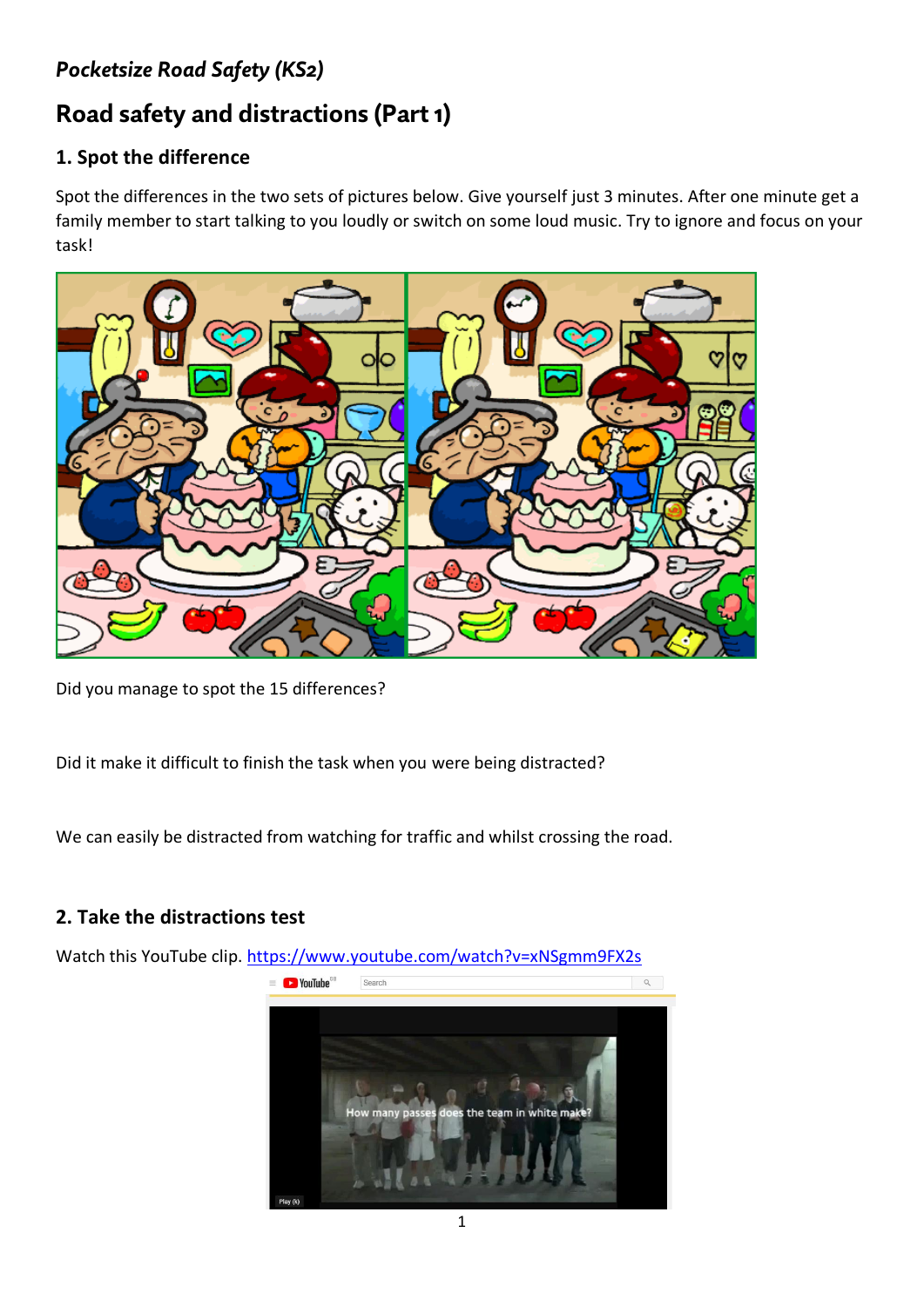How many passes does the white basketball team make?

Did you see the **moon walking bear..?**

## *Did you know?*

New research from America and Canada has shown:

- that children who talk on phones while crossing streets were 43 per cent more likely to be hit by a vehicle or have a close call when they were on the phone.
- that text messages were the most dangerous distraction. Texters were much less likely to look left and right before crossing the street.



One clear way to reduce accidents due to not paying attention is to have both pedestrians and drivers not doing things that distract them.



For pedestrians, most of the information is obtained by **watching** traffic and we can also make **eye contact** with drivers.

'Distracted walking' can result in minor accidents such as walking into objects like lamp posts and bins or other people, but it can also lead to more serious injuries if a distracted pedestrian causes a car accident.

### **3. What can distract us when out walking?**

Here's a short list of distractions in the table.

- a) Can you add some more?
- b) What do you feel are the top three most common distractions? Tick your top three.
- c) What advice would you give to avoid the distraction and improve the walker's safety?

| <b>Distraction</b>        | <b>Your top</b><br>three<br>(tick) | What could you do instead? |
|---------------------------|------------------------------------|----------------------------|
| Mobile phone conservation |                                    |                            |
| Text messaging            |                                    |                            |
| Listening to music        |                                    |                            |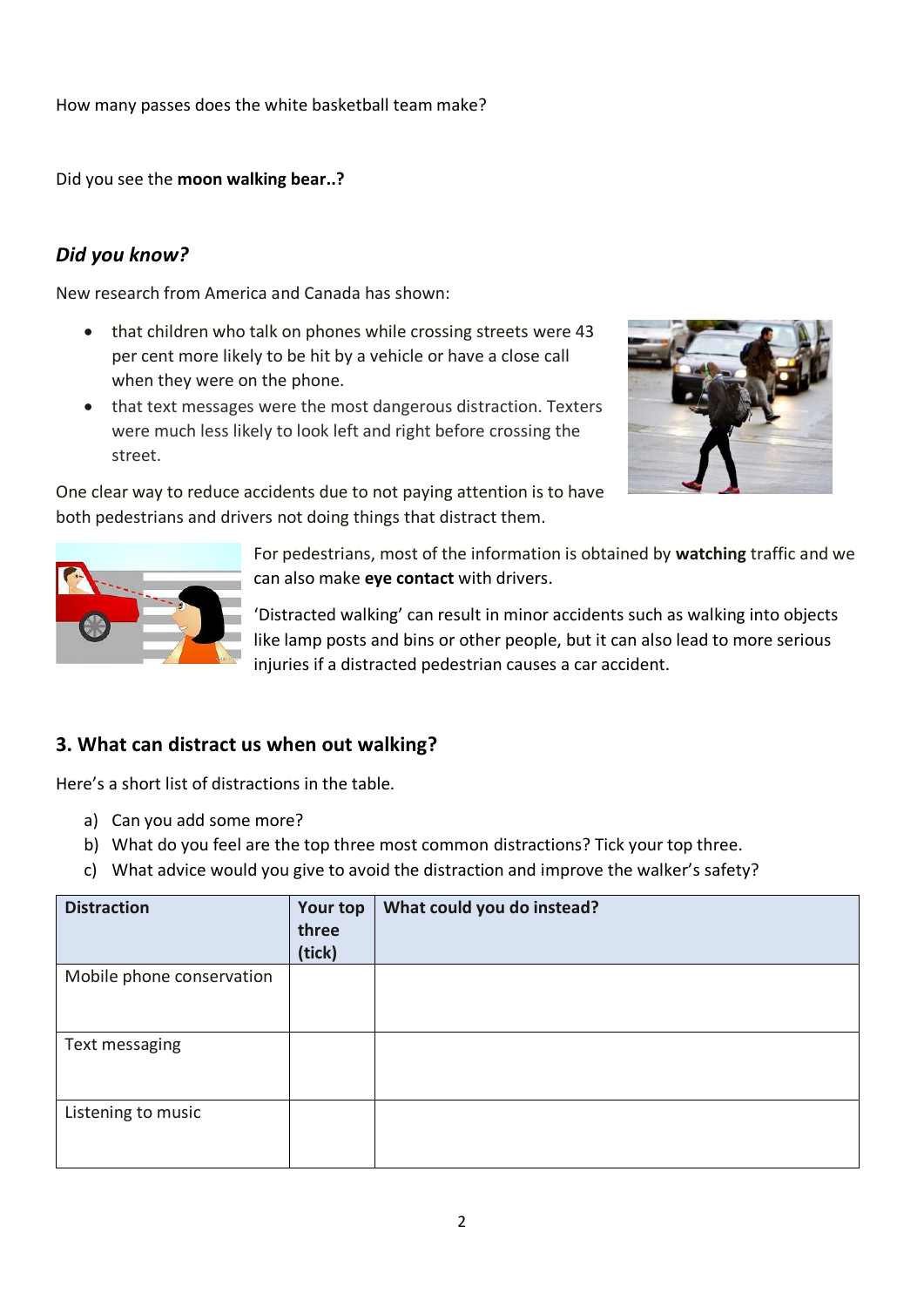(More distractions on page 4)

## **4. Draw a poster or come up with a slogan**.

To encourage pedestrians to stop using their phones when crossing the road and cross safely. Examples are below.

You'll need a sheet of paper and some coloured pens/pencils or paints.





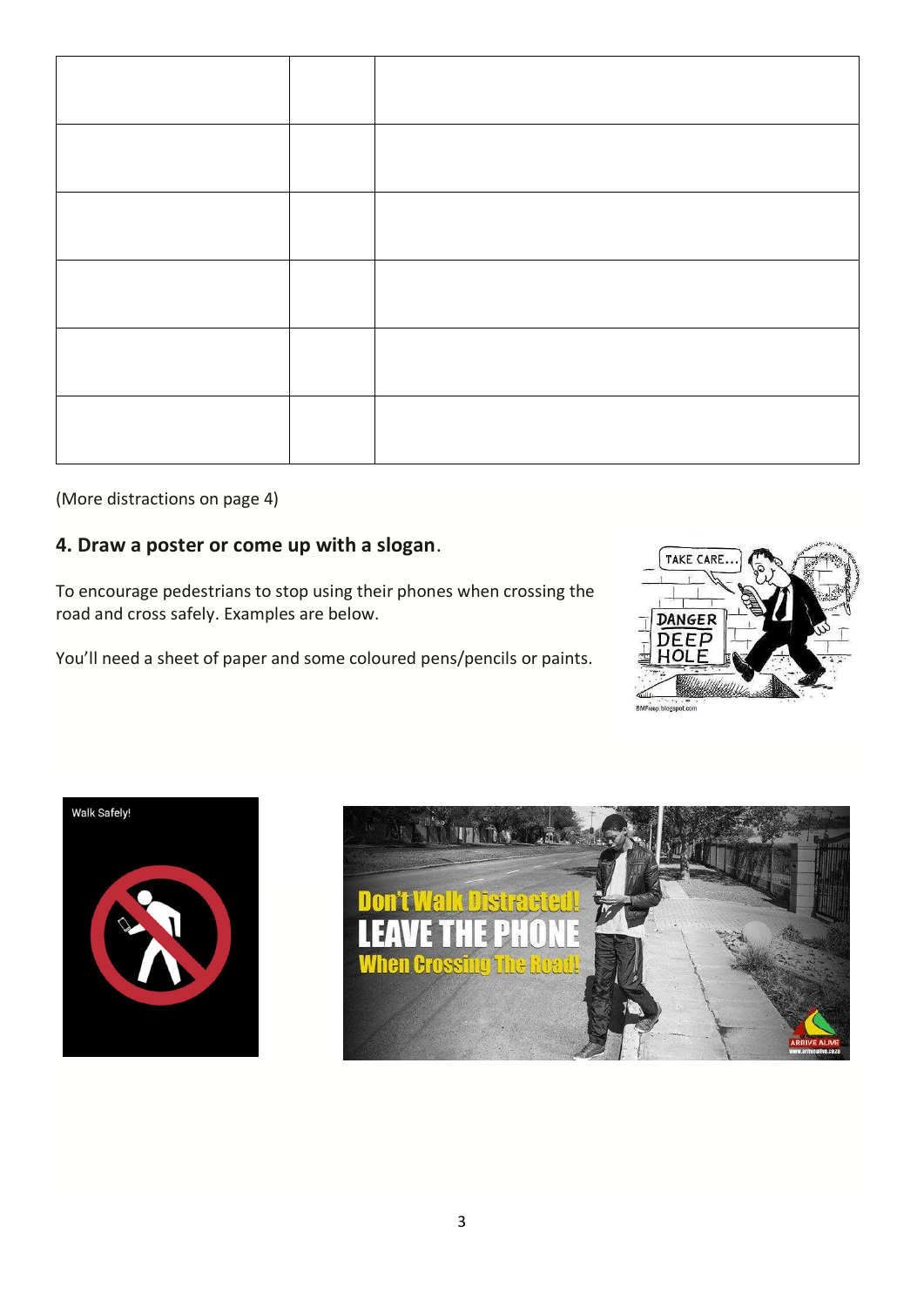Here's a bigger list of distractions and some ways to avoid them.

| <b>Distraction</b>                                          | What could you do instead?                                                                                                                                                                                                                                                                                                                                               |
|-------------------------------------------------------------|--------------------------------------------------------------------------------------------------------------------------------------------------------------------------------------------------------------------------------------------------------------------------------------------------------------------------------------------------------------------------|
| Mobile phone conservation                                   | Switch off your phone. Put it on mute. Stay stationary and find a safe<br>place well away from the road if you have to call someone. Your life is<br>more important than the conversation simply stop, use their phones<br>later, and wait until they reach their destination to finally check their<br>text messages. Don't walk and talk on mobile devices in traffic! |
| Text messaging                                              | Texting should be done when you are in a standstill position or sitting<br>down.                                                                                                                                                                                                                                                                                         |
| Listening to music                                          | Be fully aware of your surroundings - don't let the music take your<br>attention away from the sound of oncoming vehicles, hooting or sirens                                                                                                                                                                                                                             |
| Looking at something other<br>than the road and the traffic | Keep your goal of crossing the road safely in mind and focus on your<br>main task. If it's something interesting on the other side of the road,<br>concentrate first on getting across then taking a really good look when<br>up close.                                                                                                                                  |
| Conversation with friends                                   | At crossings, do not assume that you have the right of way and that cars<br>will stop for you! The driver might be distracted. Don't assume your<br>friends have looked for you and are thinking of your safety. You need to<br>be responsible for your own safety.                                                                                                      |
| Eating and drinking on the<br>move                          | Stop somewhere nice and enjoy your food and drink. Better for your<br>digestion too. You're probably rushing too which could be a bad move<br>when about to cross the road.                                                                                                                                                                                              |
| Looking at one's watch or<br>Fitbit                         | If you need to check the time or data on your Fitbit, STOP and stay<br>stationery.                                                                                                                                                                                                                                                                                       |
| Trying to find something in<br>your backpack or luggage     | Again, stop still and get that sorted before moving on, crossing the road<br>etc. Make sure you are standing well away from the road and in a safe<br>place.                                                                                                                                                                                                             |
| Reading a newspaper, book<br>etc                            | Take a sit down and do this without moving. Dangerous on the move.                                                                                                                                                                                                                                                                                                       |
| Daydreaming                                                 | Remember moving vehicles are extremely dangerous and we can get<br>seriously hurt or killed if a vehicle hits us. Keep your goal of crossing the<br>road safely in mind and focus on your main task. Be considerate to the<br>passing drivers who will expect you as a pedestrian to play your part in<br>road safety.                                                   |
| Playing games/balls                                         | Don't! Put your ball in a bag or keep it safely under your arm. Find a<br>place where you can play such as the park, skatepark etc.                                                                                                                                                                                                                                      |
| Jogging or running                                          | Look for an off-road location. Go out with a responsible adult who can<br>help you take a safe route and keep safe.                                                                                                                                                                                                                                                      |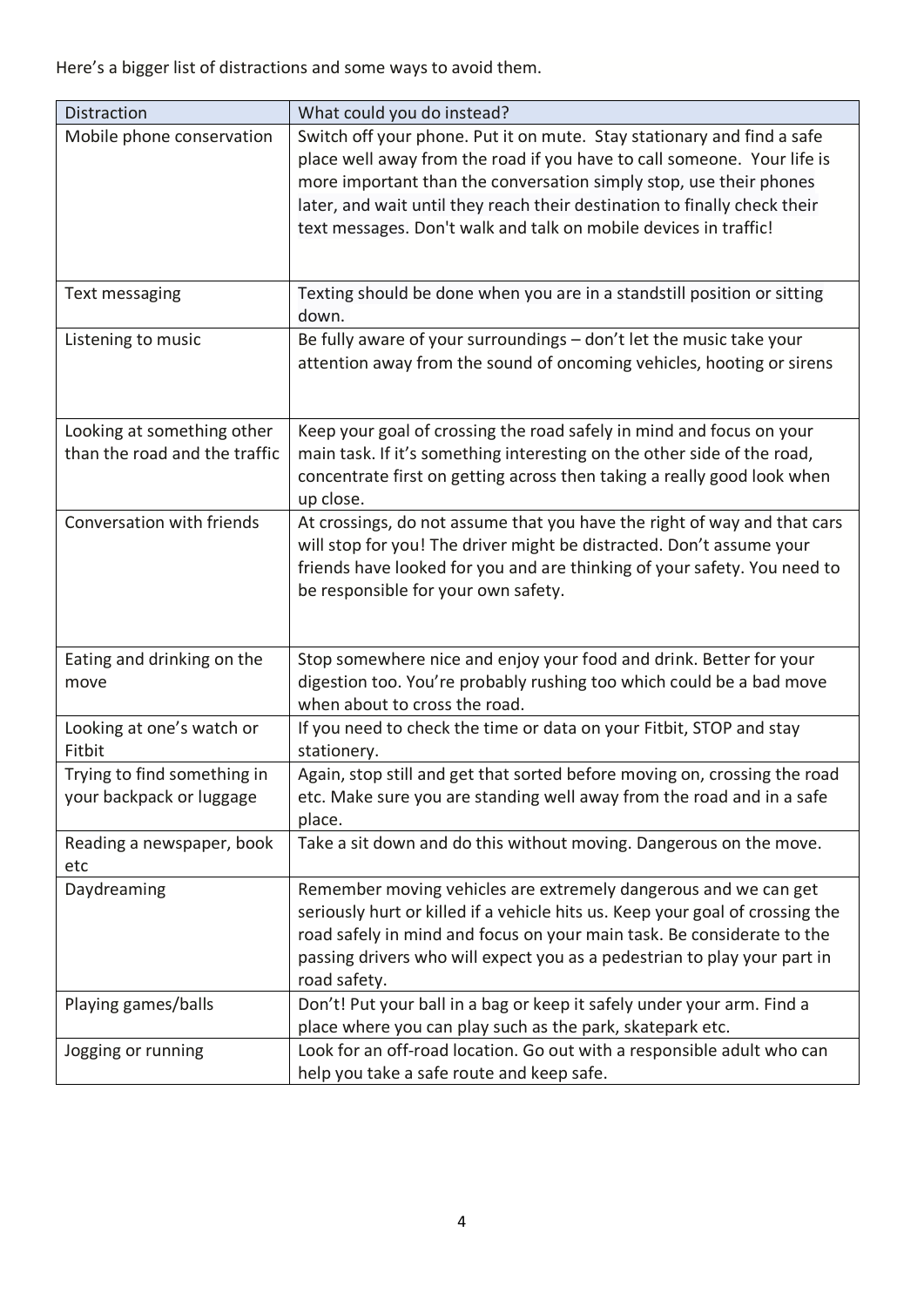# *Pocketsize Road Safety (KS2 age 10 and 11)* **Road safety and distractions (Part 2)**

## **1. Pavement lights guide 'smartphone zombies'**

Have a look at this BBC report about a Dutch town where lights have been put in the pavement to help smart phone users cross the road.<https://www.bbc.co.uk/news/technology-38992653>



Pavement lights have been installed at a pedestrian crossing in a Netherlands town to help smartphone users cross the road safely.

Do you think it's a good idea or reward's bad (risky) behaviour?

What do you think about them being put close to three schools?

#### *Did you now?*

*According to Wikipedia, the term Smartphone zombie or 'Smombie' has been used to describe pedestrians who walk slowly without attention to what's around them because they are looking at their smartphones. Safety concerns have been noted due to such distracted pedestrians.* 



We don't have such lights in this country, and I don't think they'll be coming anytime soon ...